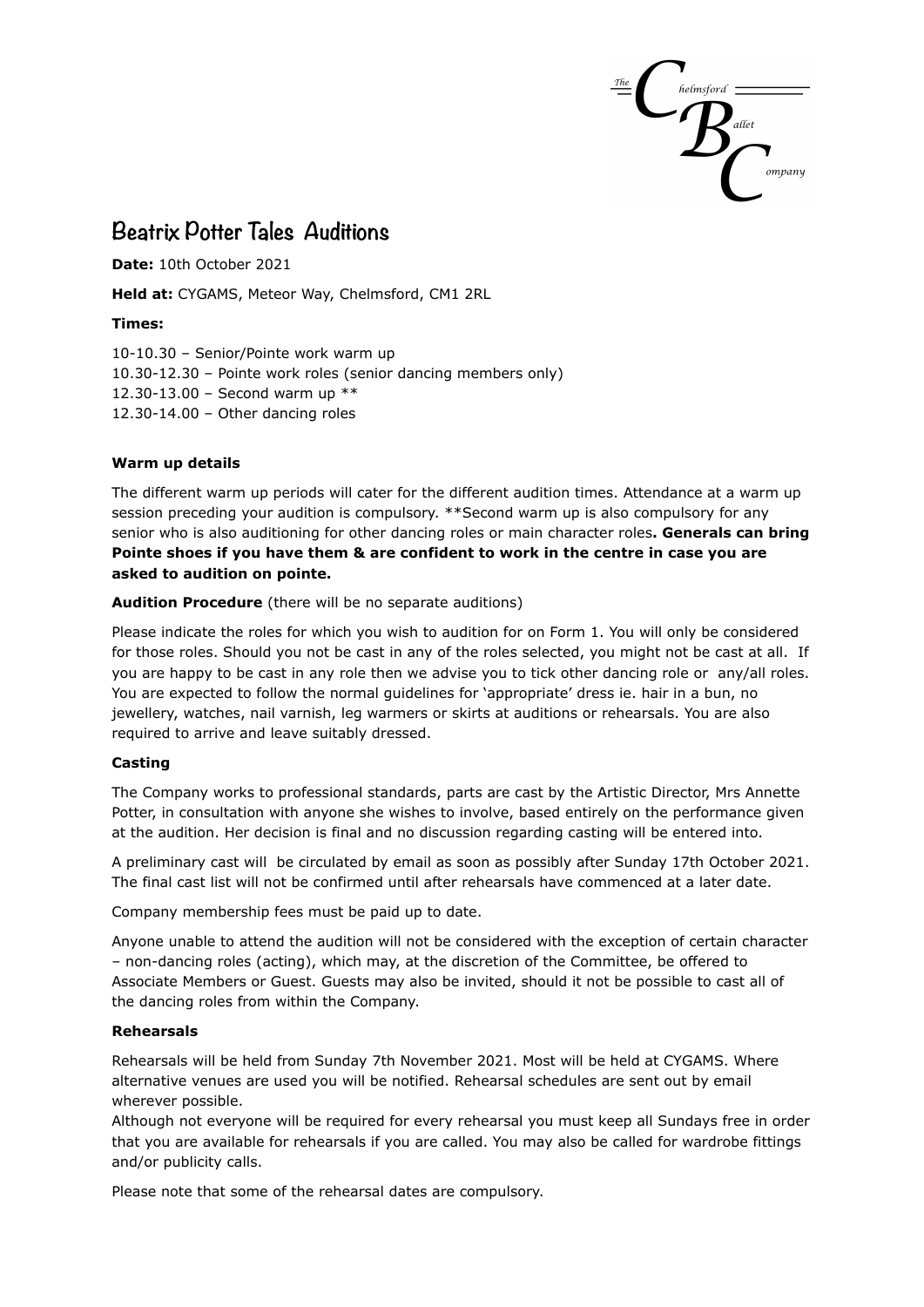Whilst the Artistic Director will try to accommodate absences from other rehearsals in extenuating circumstances no guarantees can be given that this will be possible. Availability for rehearsals will influence casting decisions.

Persistent absence from rehearsals might lead to WITHDRAWAL FROM THE SHOW OR ALLOCATION TO AN UNDERSTUDY ROLE. The wardrobe mistress will try to measure and fit costumes around rehearsals if possible but dancers might be called on a day when they are not rehearsing.

## **Show Dates**

Performances will be 16th - 19th March at the Civic Centre, Chelmsford, with compulsory technical rehearsals on 13th - 15th March.

### **Show Fee**

New cast members, will pay a one-off performance fee of £55 (this is non-refundable). The fee contributes towards provision of show costumes, rehearsals and administration costs. All costumes are Company property and must be returned in the condition requested by the Wardrobe Mistress/ Master and when requested, in order to avoid a late return fee.

Costume return date will be confirmed at a later date.

Dancers are to provide their own shoes and tights for the show as specified at a later date by the Wardrobe Mistress.

### **Licences**

The Company will apply for a 'Body of Persons' Licence for the show. Any dancer under school leaving age will be included on this licence. Educational school information and date of birth is essential for this purpose.

### **T shirts**

An order form for Show T Shirts will follow.

### **Form 1**

The return of form 1 (pages 3-4) guarantees that a firm commitment is being made to The Chelmsford Ballet Company and confirms that you will make yourself available for all rehearsals.

Please send the completed form to:

The Artistic Director, Mrs Annette Potter 55 Churchill Rise Springfield Essex CM1 6FD

If you have any concerns please contact Mrs Potter on 01245 469443 or [cbtd@hotmail.co.uk](mailto:cbtd@hotmail.co.uk)

### **Form 2**

Please send the completed Form 2 (see page 5) at the time of application to:

Hon. Treasurer, Richard Odell 15 Oak House

Ickworth Close

Great Notley

**Braintree** 

Essex CM77 7ZY

Alternatively you may email Form 2 to victoriaodell@btinternet.com and pay directly to: Sort Code – 30-97-13, Account no. 65582960, using Ref. Name of Dancer -Show Fee.

## **Form 3**

Form 3 (see page 6) must be brought to the next Company event.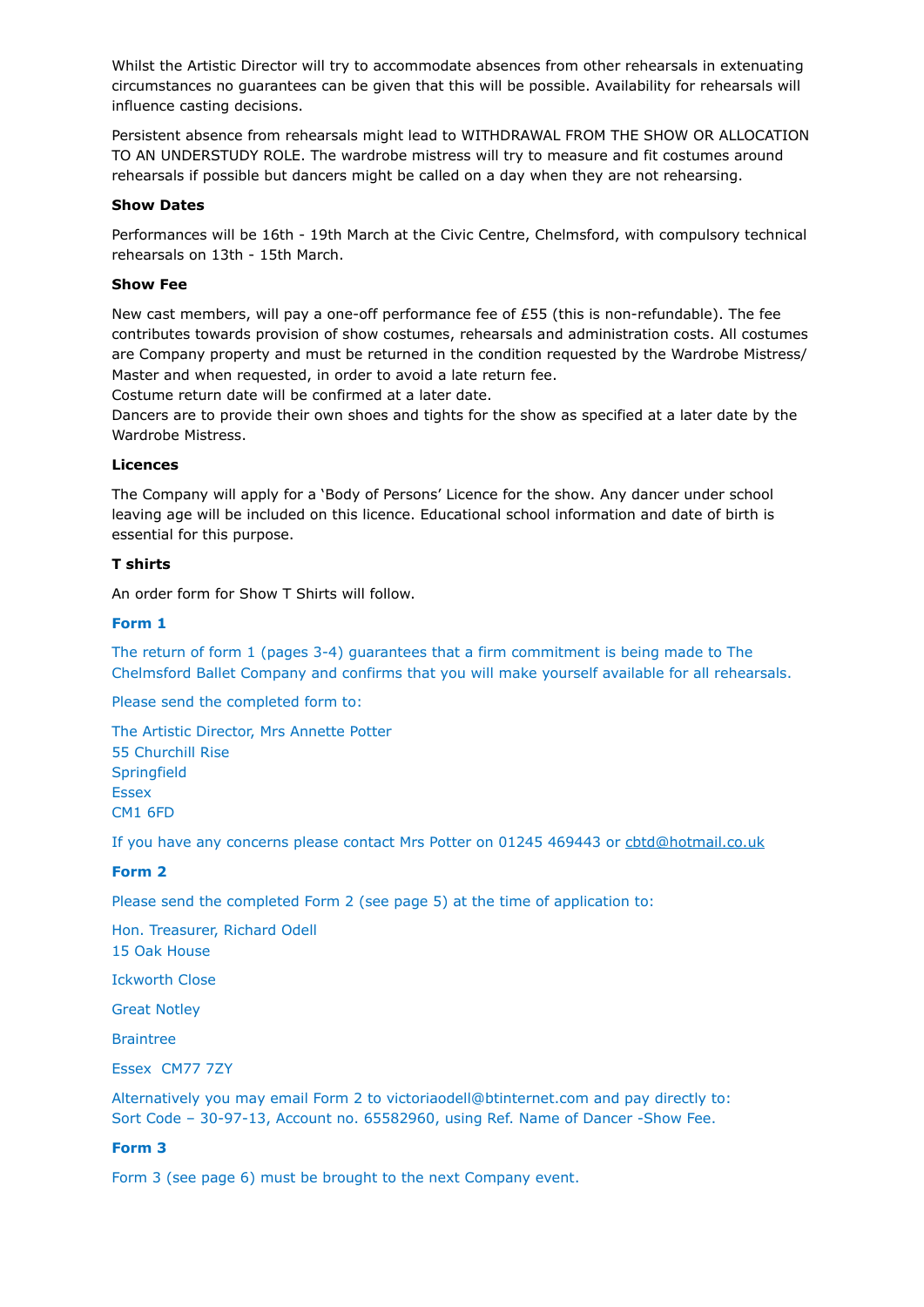# **Beatrix Potter**

# **Form 1** (To be returned to Artistic Director)

| First name(s)                                           |                                                                                                                                                         |
|---------------------------------------------------------|---------------------------------------------------------------------------------------------------------------------------------------------------------|
| Surname                                                 |                                                                                                                                                         |
| Email address                                           |                                                                                                                                                         |
| Alternative<br>email address                            |                                                                                                                                                         |
| Mobile number                                           |                                                                                                                                                         |
|                                                         | Date of birth (dd/mm/yyyy)                                                                                                                              |
|                                                         |                                                                                                                                                         |
| <b>Educational School</b>                               |                                                                                                                                                         |
|                                                         |                                                                                                                                                         |
| <b>Current Dance School</b>                             |                                                                                                                                                         |
| <b>Dance school teacher</b>                             |                                                                                                                                                         |
|                                                         | <b>Emergency Contact details (name and contact number)</b>                                                                                              |
|                                                         | Please list any medical / special condition which we should be aware of                                                                                 |
| You may tick as many as you wish<br>Other dancing roles | Please indicate the roles that you would like to be considered for:<br>Main Characters (Pointe roles and male roles)<br>Pointe work roles (Senior Only) |
| Acting/character Roles ONLY                             |                                                                                                                                                         |

**Any /All Roles**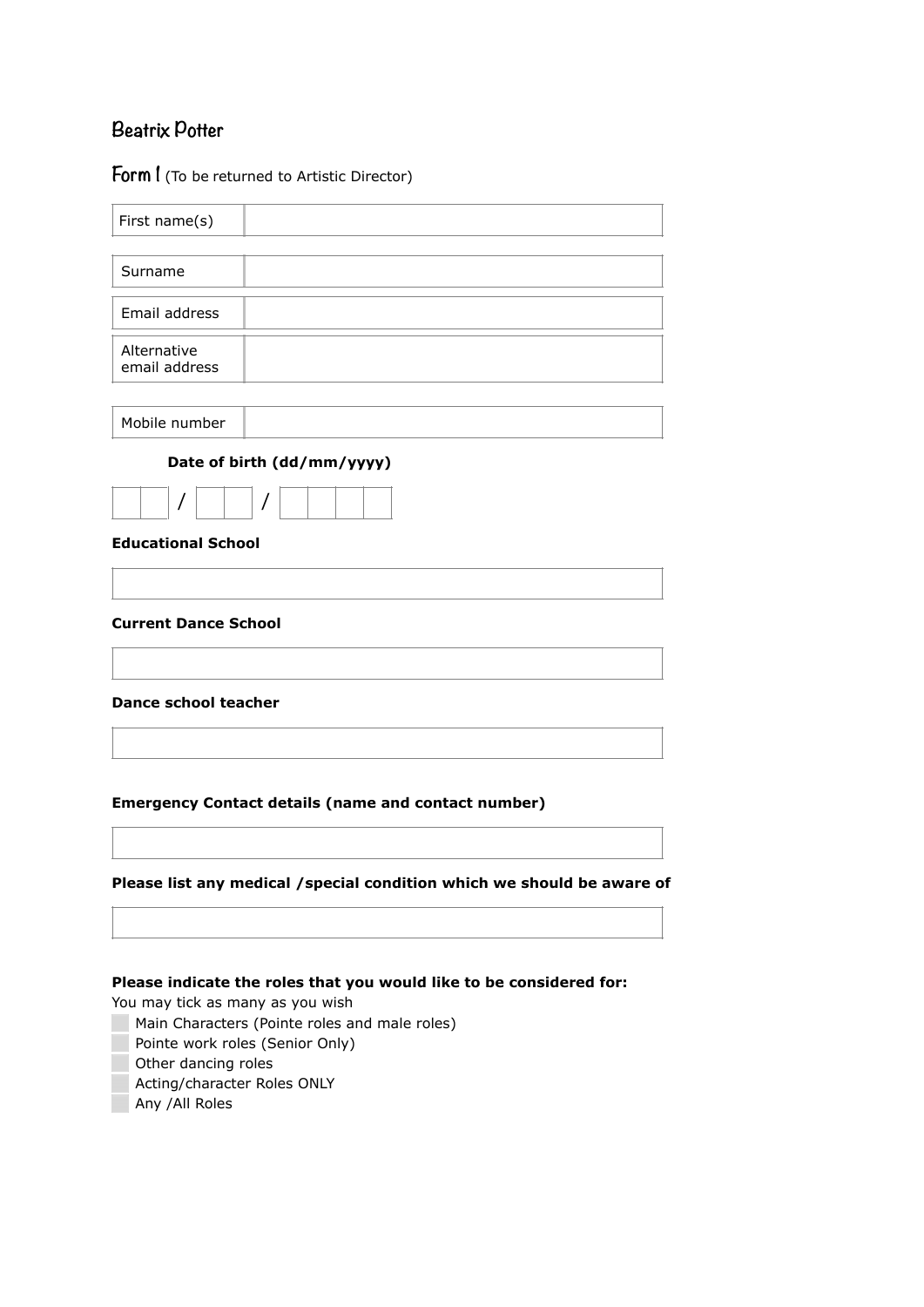## **Form 1 Continued**

**Please mark dates that you will be unable to attend. We recommend missing no more than 3 dates. Where no dates are marked, you will be expected to attend rehearsal if called.**

## **Please note that the dates marked in red are compulsory. To be considered for a part you MUST be available on all of these dates.**

It is really important that you make a note of these dates. It must be stressed that a firm commitment is being made to the Company to attend rehearsals when called. Whilst the Artistic Director tries to accommodate absences from rehearsal in extenuating circumstances no guarantees can be given that this will be possible. Availability for rehearsals will influence casting decisions.

| Sunday 7th November 2021       | Sunday 16th January 2022    |
|--------------------------------|-----------------------------|
| Sunday 14th November 2021      | Sunday 23rd January 2022    |
| Sunday 21st November 2021      | Sunday 30th January 2022    |
| Sunday 28th November 2021      | Sunday 6th February 2022    |
| Sunday 5th December 2021       | Sunday 13th February 2022   |
| Sunday 12th December 2021      | Sunday 20th February 2022   |
| Sunday 19th December 2021      | Sunday 27th Feb 2022        |
| No rehearsals 26th Dec/2nd Jan | Sunday 6th March 2022       |
| Sunday 9th January 2022        | Sunday 13th March (Theatre) |

I understand the following:

- Physical contact may be necessary by the Artistic Director, Choreographer or Wardrobe Team.
- I give permission for medical assistance to be requested in the event of an emergency.
- Photographs and/or a video may be taken of the production and/or rehearsals, by signing this form, I give my consent to this and their possible use in publicity material.

## **Parent/Guardian Signature (or dancing member if over 18)**

#### **Name**

**Date (dd/mm/yyyy)**

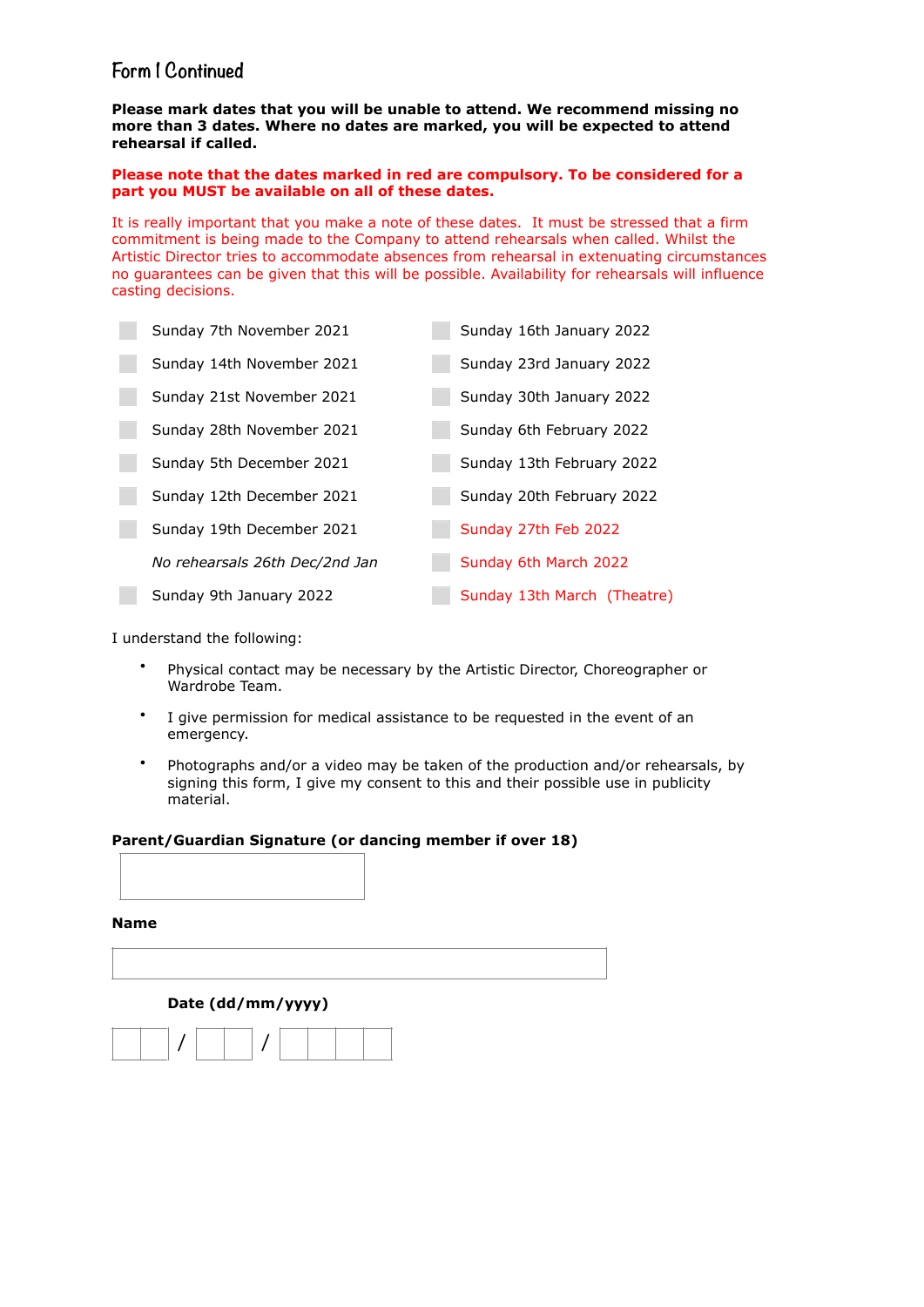## **Beatrix Potter**

# **Form 2** (To be returned to Hon.Treasurer)

| Name of dancer                  |  |
|---------------------------------|--|
|                                 |  |
| Name of parent<br>(if under 18) |  |
|                                 |  |
| Email address                   |  |

## **Please indicate the method of payment**

⬜ I have transferred the money directly **Cash as payment** 

## **Would you like a receipt?**

⬜ Yes ⬜ No